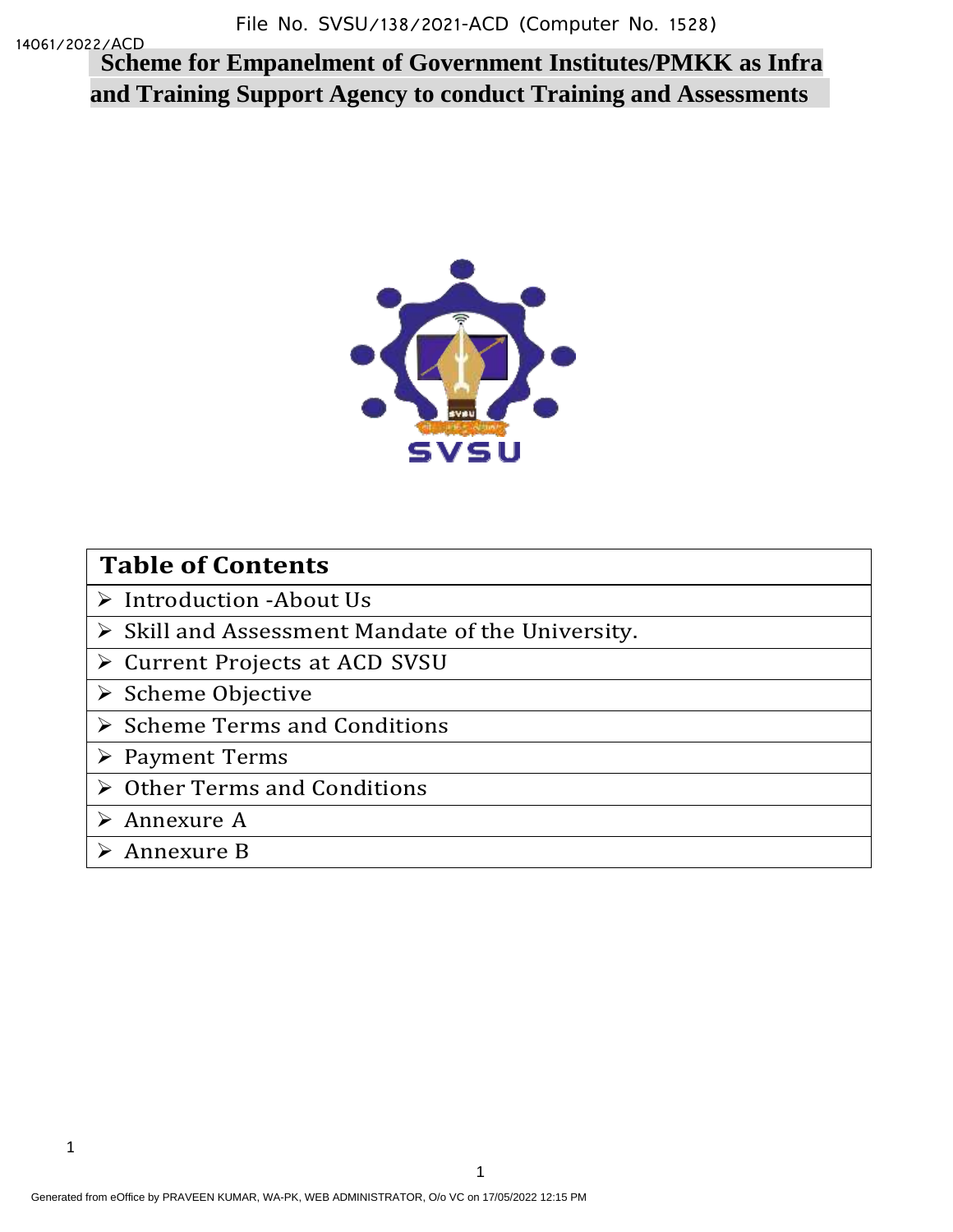#### **Introduction- About Us**

Shri Vishwakarma Skill University (SVSU) was established by the Government of Haryana under Act 25 of 2016 to provide structured skill qualification programs aligned with existing and emerging job roles in the high employability and focus Industries in the state like automotive manufacturing, IT/ITES, Logistics, etc. This is in line with the Skill India Mission which was launched by the Government of India to empower the youth of the country with skill sets that make them more employable and more productive in their work environment. The aim of the university through the Dual Skill Model is to create a skilled and motivated job-ready workforce to enhance employability in the state while providing a high-quality workforce with greater retention. To achievethis the University has created multiple customized Certificate, Diploma, Graduation, and Post-Graduation programs to expose students of schools and colleges to provide alternate/complimentary career pathways based on their aspirations and profiles. These programs have experiential learning which is integrated with the classroom, practical, On the Job Training (OJT), and National Apprenticeship Promotion Scheme  $(NAPS).$ 

## **Skill and Assessment Mandate of the University.**

- $\checkmark$  Shri Vishwakarma Skill University is a Government Skill University enacted under Act 25 of 2016 (Also known as Shri Vishwakarma Skill University Act\*,2016). The act passed by the State assembly has provided provisions and empowerment to the university in the areas of skill training, assessment, and awarding certification.
- $\checkmark$  As part of its skill assessment and certification process, SVSU conducts assessments of the candidates trained in various skill trades passing out of the training centers of vocational training partners (VTPs), schools, universities, SSDMs, or any such training entities. This University is also empowered to affiliate with other institutions for conducting training, assessments, and award certifications, Diplomas, and Degrees to the students enrolled in these institutes.
- $\checkmark$  Under the provisions of Gazette Notification 449 dated 06 Dec 2019 and in pursuance of the powers conferred upon the National Skills Qualifications Committee (NSQC) vide Notification No. 8/6/2013-Invt. dated 27.12.2013 issuedby the Ministry of Finance (Department of Economic Affairs), Government of India and based on the recommendations of the Committee on Assessment and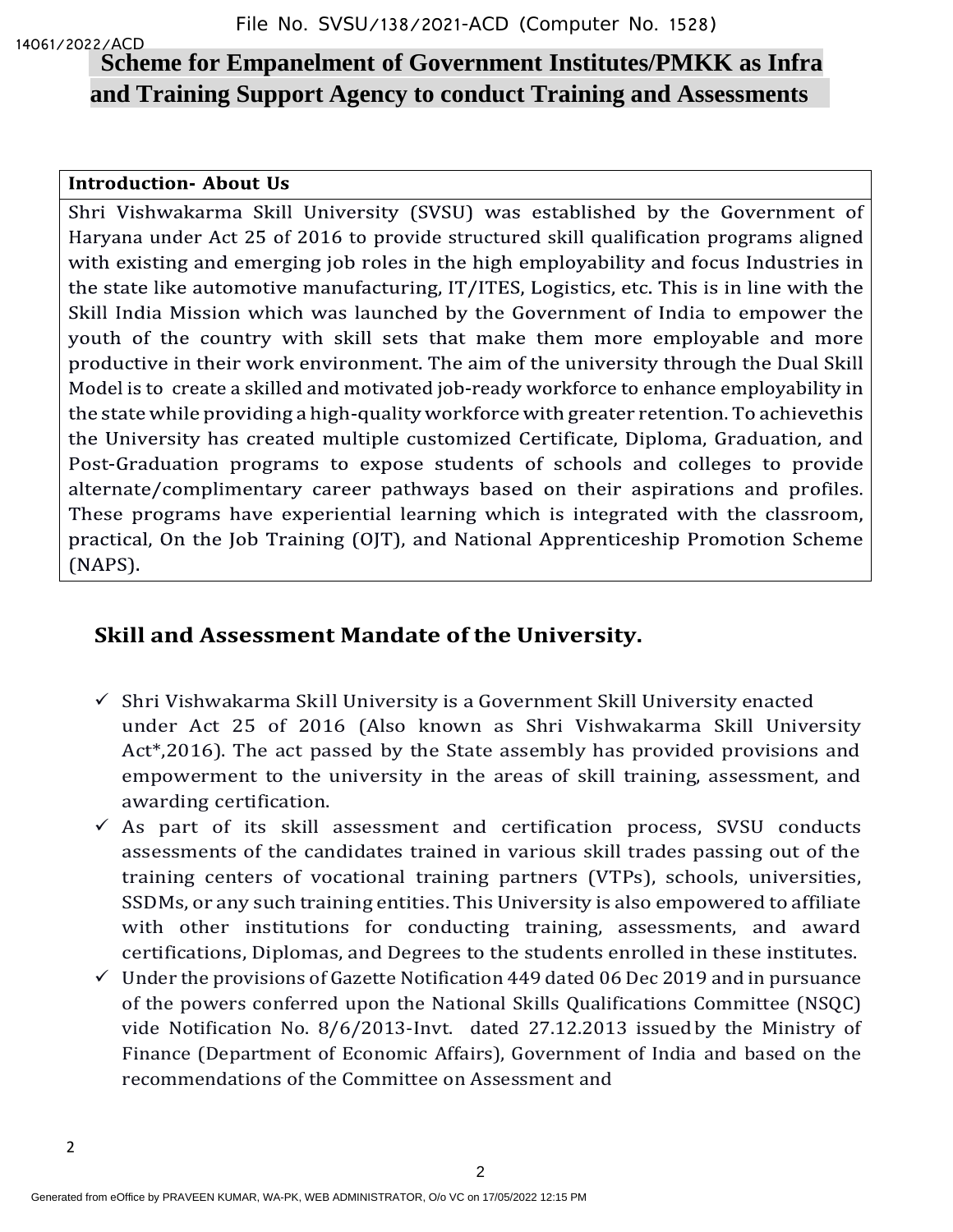Certification Bodies (CACB) constituted vide office order No. 43001/02/2013/NSDA/III(Pt.3)/1064 dated 19.02.2019 to evaluate proposals received from various organizations for recognition as Assessment & Certification Body, Sri Vishwakarma Skill University (SVSU) has been recognized as Assessment and Certification Body, for training conducted in NSQF compliant Qualifications for which approval has been obtained from NSDA/ NCVET. The recognized Assessment and Certification bodies are eligible to –

- 1. Develop and submit Qualifications for NSQF alignment.
- 2. Undertake assessment and certification for training conducted in respect of Qualifications for which approval has been obtained from NSDA/ NCVET.
- 3. Undertake assessment and certification activities for Central/ State Government funded programs within their respective jurisdictional areas; and for both funded and non-funded programs within their own campuses, for such Qualifications.
- 4. Adopt existing Qualifications available on the National Qualification Register (NQR) as per the guidelines of adoption.

#### **Current Projects at ACD SVSU:**

Based on the above Assessment, Shri Vishwakarma Skill University is conducting assessments with various organization as mentioned below:

### **a) Board of School Education Haryana (BSEH)**

SVSU has signed a tripartite MOU with Haryana School Shiksha Pari Yojana Parishad(HSSPP) and Board of School Education, Haryana (BSEH) and has successfully conducted the practical assessment of 80000 plus candidates in 14 daysfor 10th and 12th class students who opted for NSQF aligned Skill subjects under Vocational Education in Govt. schools of Haryana. In addition to this SVSU is also designing a Curriculum for various Incubation Centers under School Board with Industry Collaboration to develop an Earn and Learn Model in light of NEP 2020.

### **b) Haryana Skill Development Mission (HSDM)**

The University is in the process of assessment & certification of candidates allotted by HSDM for approx. 12,000 candidates. As on date SVSU has already assessed

around 220 batches in 23 job roles covering approximate 6000 candidates in 15 districts of Haryana.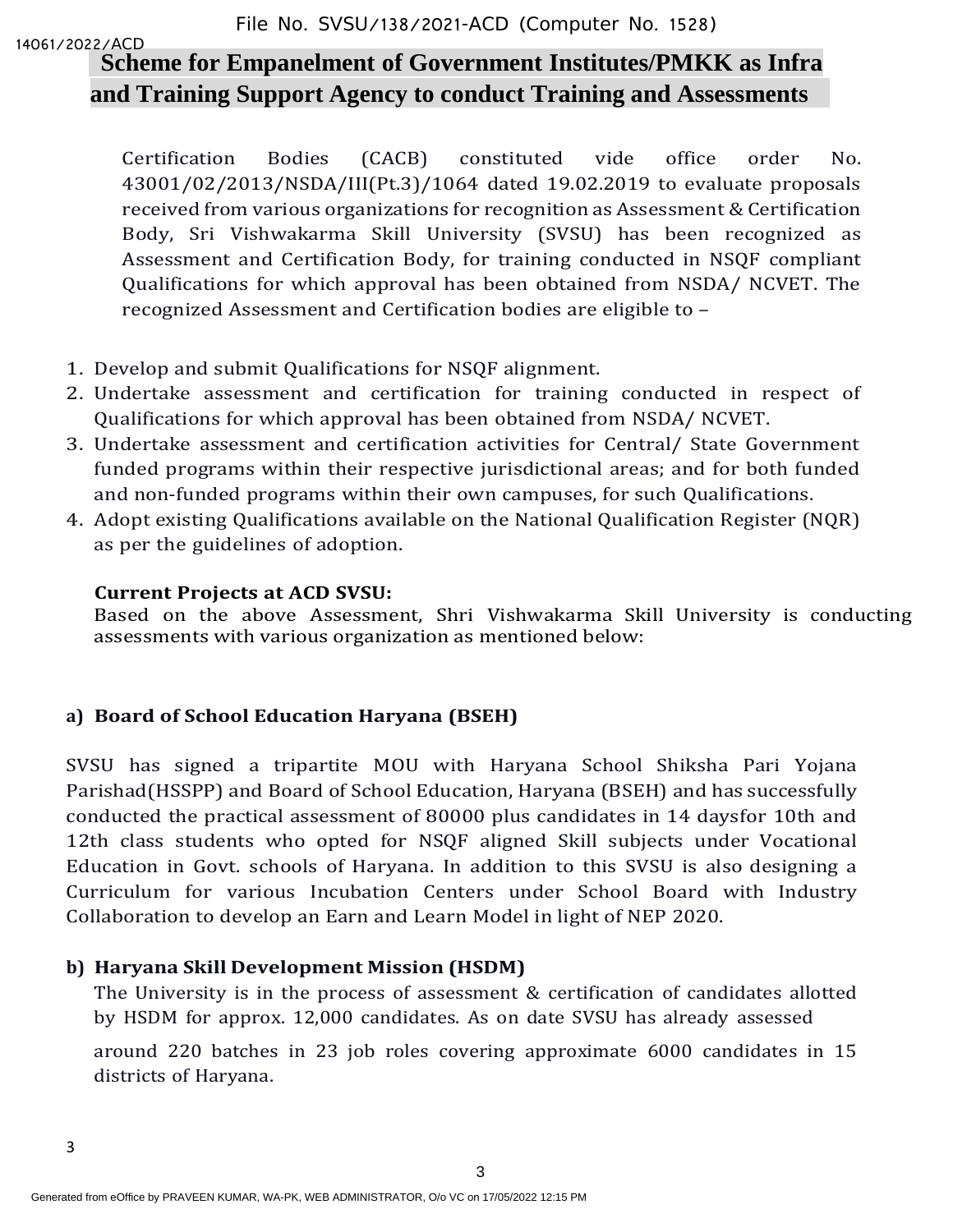### 14061/2022/ACD

# **Scheme for Empanelment of Government Institutes/PMKK as Infra and Training Support Agency to conduct Training and Assessments**

## **c) Public Health Engineering Development (PHED)**

The Assessment and Certification Department of Shri Vishwakarma Skill University is also conducting a Recognition of the Prior Learning (RPL) program for 3500 plus grass-root level staff of Public Health Engineering Department Haryana & Water & Sanitation Support Organization (WSSO) under Jal Jeevan Mission in Phase One. Under this program, the upskilling of the skill set of the ground-level workers will assist in the successful implementation of the Water Supply Scheme in ural areas. Govt. of India, Ministry of Jal Shakti, Department of Drinking Water & Sanitation. This training is a step to achieve the objectives of the Jal Mission.

### **d) Guru Shishya Kaushal Samman Yojna**

ACD is also working on a Scheme on Recognition and Acquisition of Skills in the Informal Sector by Apprenticeship based Skilling for Poverty Alleviation and Livelihood Opportunity and Promoting Productive Employment, Decent Work, and Sustainable Economic Growth.

In addition to this, University has been receiving multiple requests from reputed Govt. and Private Organizations for validating their programs as per the NSQF levels and conducting assessments as per the Govt. guidelines. SVSU has received many proposals from reputed Government Organizations and Corporates for assessments onPan-India level. To mention few:

- 1. Indian Navy
- 2. Madhya Pradesh State Skill Development & Employment Generation Board (MPSSDEGB)
- 3. Aspire Disruptive Skill Foundation, Ahmedabad 380054, Gujarat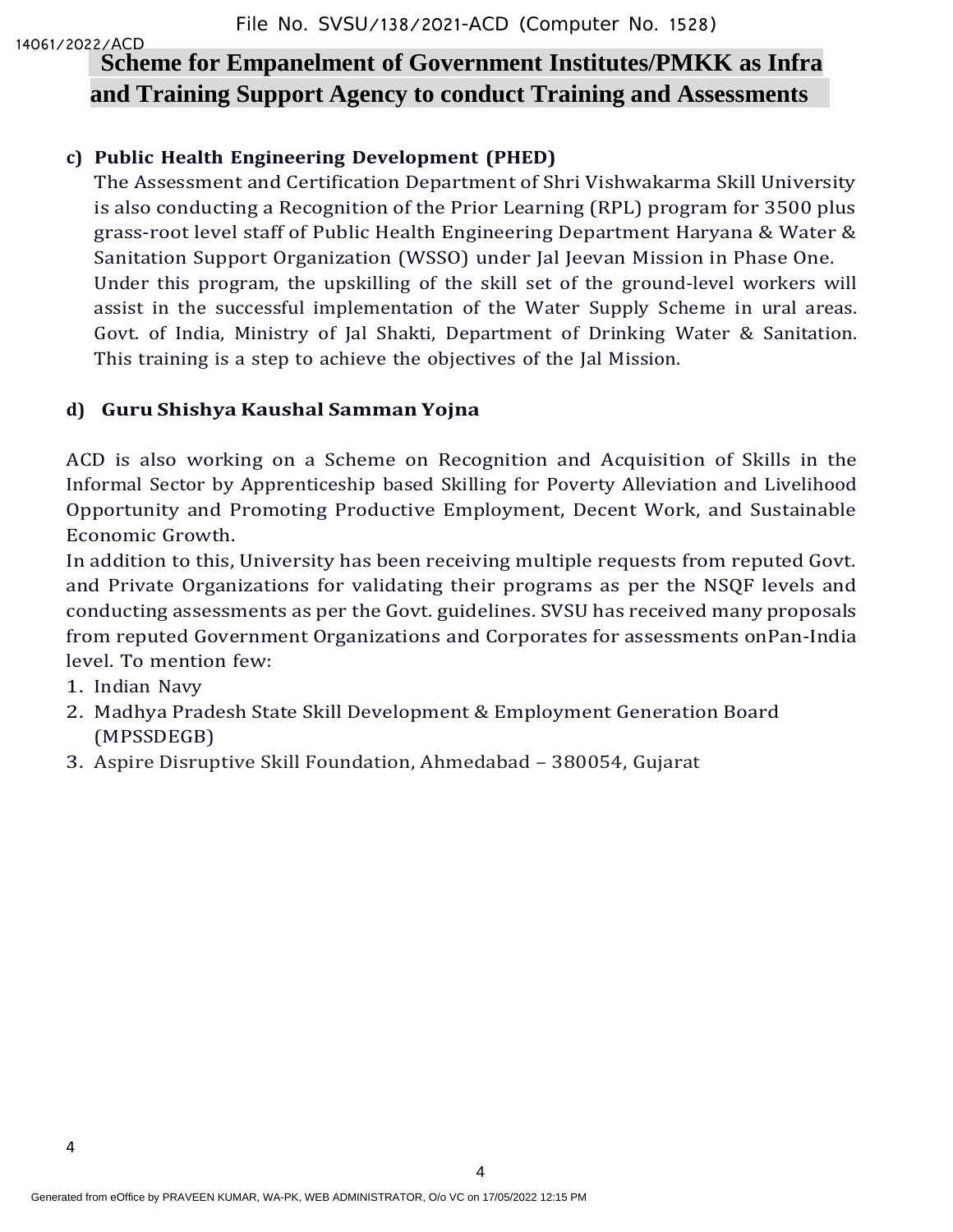## **Scheme Objective:**

Assessment and Certification Department of Shri Vishwakarma Skill University is operating in Self-Financing model. With due approvals of said scheme, the University will be use the existing capacity in the State to take up more new projects across State and Pan India and can contribute in strengthening the overall Skill Eco system and enhancing the skill index of the State through conduct of Skill training, Assessments and Certification.

Keeping in view the quantum of work there is a felt need for infrastructure and lab across all districts of Haryana and PAN India for smoothly and timely conduct ofassessment and certification. It is therefore requested to give Inprinciple approval for usage of Infrastructure, Lab equipment, Consumable Items at a costing for the items placed below.

- **1.** Usage of Infrastructure of Govt. Organization/Institute/Pradhan Mantri KaushalKender (PMKK) Centers **(A brief about PMKK is placed at Annexure A)**
- **2.** Usage of Equipment/Consumables of Govt. Institute/Organization/PMKK center.
- **3.** Arrangement of the training Kit /RPL Kit (If required) for each participant.
- **4.** Arrangement of the Lunch, & High Tea (if required) for the participant.

The above usage and cost will be paid by SVSU as per terms and conditions with the Terms and conditions mentioned in the document

## **Optimum Utilization of Spare Govt. Capacity**

This will also enable for optimum utilization of Govt. infrastructure, increase the capacity & capability of SVSU to conduct Training and Assessments in Govt 'Institutions like GITIs, Polytechnic, Engineering college', University or any other Department and PMKKs. The infra and equipment can be used on regular working days, off hours/ week ends by paying remuneration as mentioned in the scheme.

5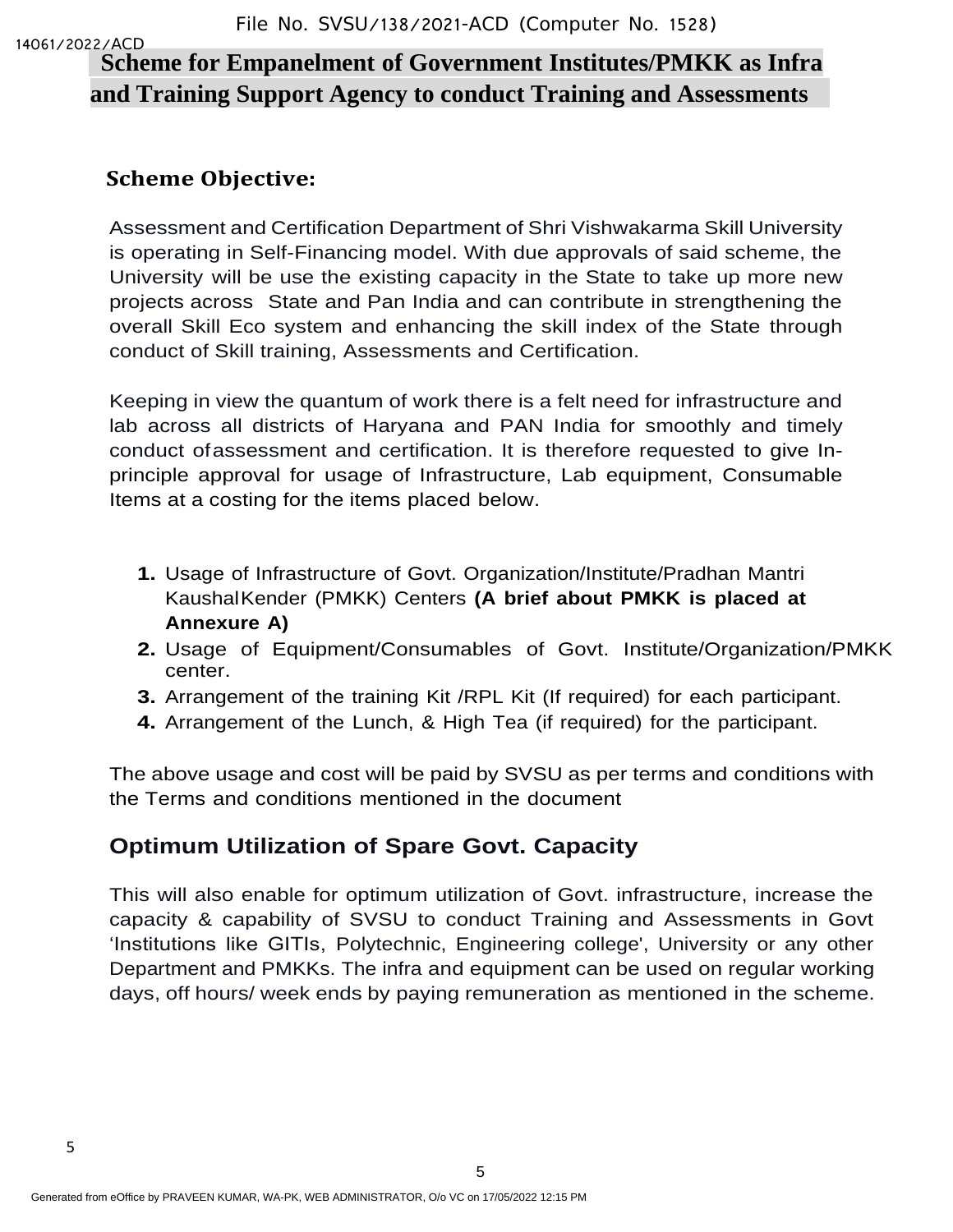## **Selection Criteria of Government Training Center/ Partner**

- 1) Govt. Partners may be Empanelled based on Terms and conditions mentioned below
- 2) Govt. Training Partners has to adhere Criteria to be borne in mind with respect to infrastructure in training centre. As per Annexure- A
- 3) Applications received will be scrutinized by a Monitoring and Evaluation Committee keeping in view the Project Requirements of SVSU.

The committee constitution is as follows:

- a. Nominee from Internal Quality Assurance Cell
- b. Nominee from Academics Branch
- c. Nominee from ACD
- d. Nominee from Affiliation and International Collaboration.

 4) The committee will conduct an onsite physical verification and award marks on the parameters as stated in the Score sheet.

5) Applicant has to score minimum 70% for qualifying.

6) In case of multiple applicant are eligible for the same job role and in the same District The highest scorer as decided by the committee will be empanelled as infra Partner.

## **Scheme Terms and Conditions:**

Tenure of empanelment will be for three (03) years which can be further extended as per SVSU requirement and keeping in view the quantum of work with following **Terms and Conditions will be** adopted for conducting trainings and Assessments in Govt./ Organizations /Govt. Polytechnic/Engineering colleges/ Universities/Organizations/ PMKK Center

- **1.** The Govt. Organizations/ PMKK Center has to utilize their own building, infrastructure, and has to arrange lab Equipment, Consumable and training Kit (If required) for which ACD, SVSU will pay as per the below payment terms and conditions:
- **2.** Empanelment of Govt. Organizations/ PMKK Center will be for a period of 3 years and can be extended keeping in view the overall past performance.
- **3.** A charge of Rs. 2000/ as physical Center Inspection will be charge from Govt. Organizations/PMKK Center.

# **4. Payment Terms:**

**i)** If the said Institute is providing only building/Infrastructure to conduct any Short Term/RPL Training and Assessment, then **10% of the training and assessment cost** (specified as per Common Cost Norms according to NSQF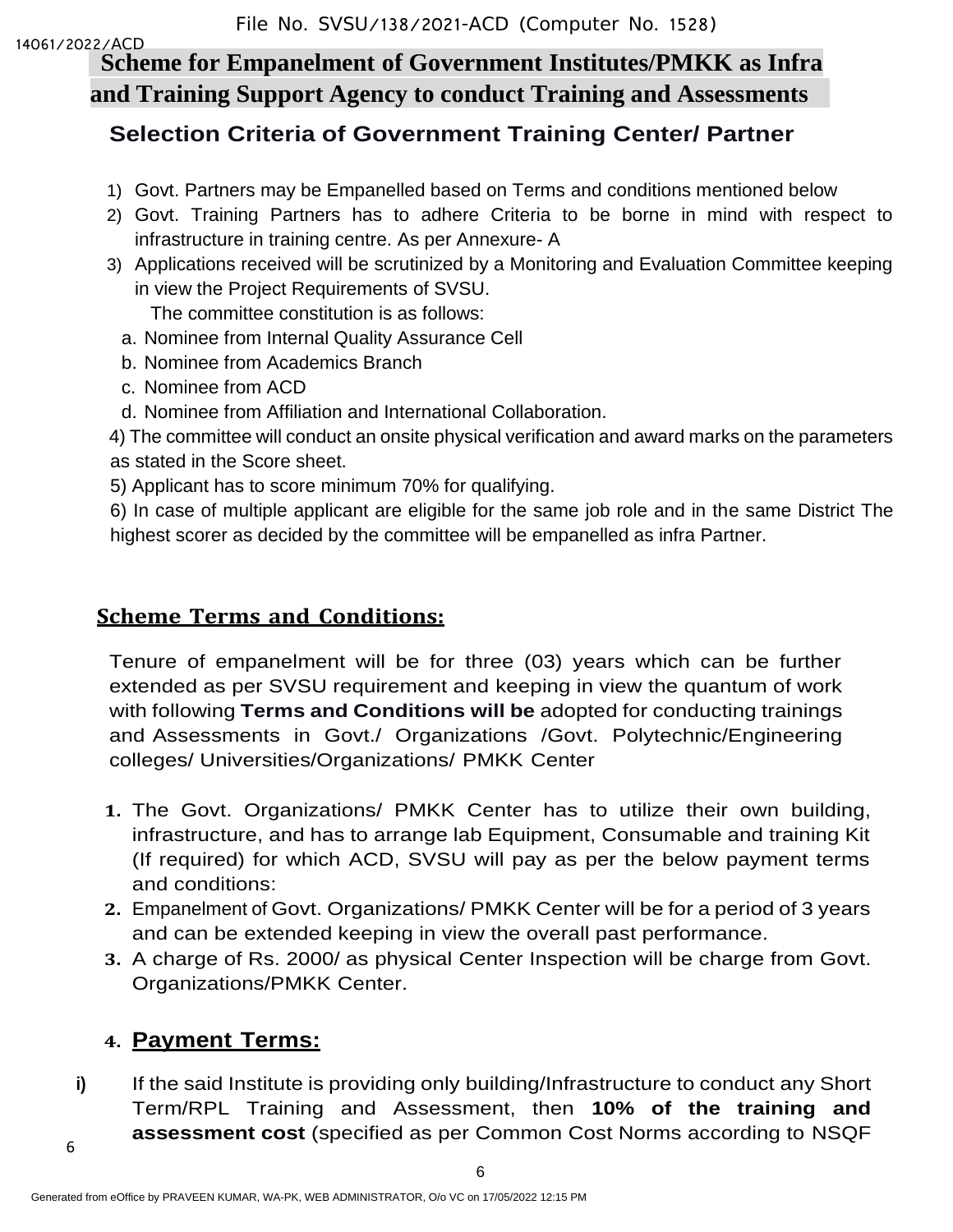level and its Cost category attached at Annexure-C) will be reimbursed by ACD, SVSU in 2 tranches (40:60) i.e. 40% after training completion and 60% after assessment. In case of RPL training, payment will be done 100% after completion of RPL orientation, bridge course (optional) and assessment. In both the case Infra partner has to raise the invoice to SVSU accordingly.

- **ii)** If the said Institute is providing both building/Infrastructure and Lab equipment/Consumables (as per the NQR list for the job role in which the training and Assessment is done) then **20% of the training and assessment cost** (specified as per Common Cost Norms according to NSQFlevel and its Cost category attached at Annexure -C) will be reimbursed by ACD, SVSU in 2 tranches(40:60) i.e. 40% after training completion and 60% after assessment. In case of RPL training, payment will be done 100% after completion of RPL orientation, bridge course (optional) and assessment. In both the case Infra partner has to raise the invoice to SVSU accordingly.
- **iii)** Govt. Polytechnic/Engineering colleges/Universities/Organizations/PMKK Center if required has to arrange the training Kit/RPL Kit (T-shirt-1, Cap-1, a Blue pen and a writing Pad) for each participant, for which ACD, SVSU will reimburse this amount under training kit component on submission of original invoices **on actual or maximum of Rs. 180 per candidates (one time) whichever is lower.**
	- **iv)** Govt. Polytechnic/Engineering colleges/ Universities/Organizations PMKK Center has to arrange the Lunch, & High Tea (where required) for the participants, for which ACD, SVSU will reimburse this as Meal component **either on actuals amount spend or Rs. 120 per candidates/day whichever is lower.**

Lunch – Thali (1 Dal, 1 Seasonal Vegetable, Rice, Chapati-4 & Curd/Raita)- Max 100/- High Tea – 2 times + Biscuits – 20/- Max

**v)** On the basis of requirement Government organization/Institute may be asked to provide the supporting Skilled/semi-Skilled/Unskilled staff like office boy,Peon, lab attendant etc on daily wages as specified by Govt. of Haryana. The Training Infra and support Agency is empanelled with National Skill Development Authority (In case of PMKK).

## **5. Other Terms and Conditions:**

 $\checkmark$  The Training Infra and support Agency should have adequate infrastructureincluding classrooms, IT infrastructure etc. for organizing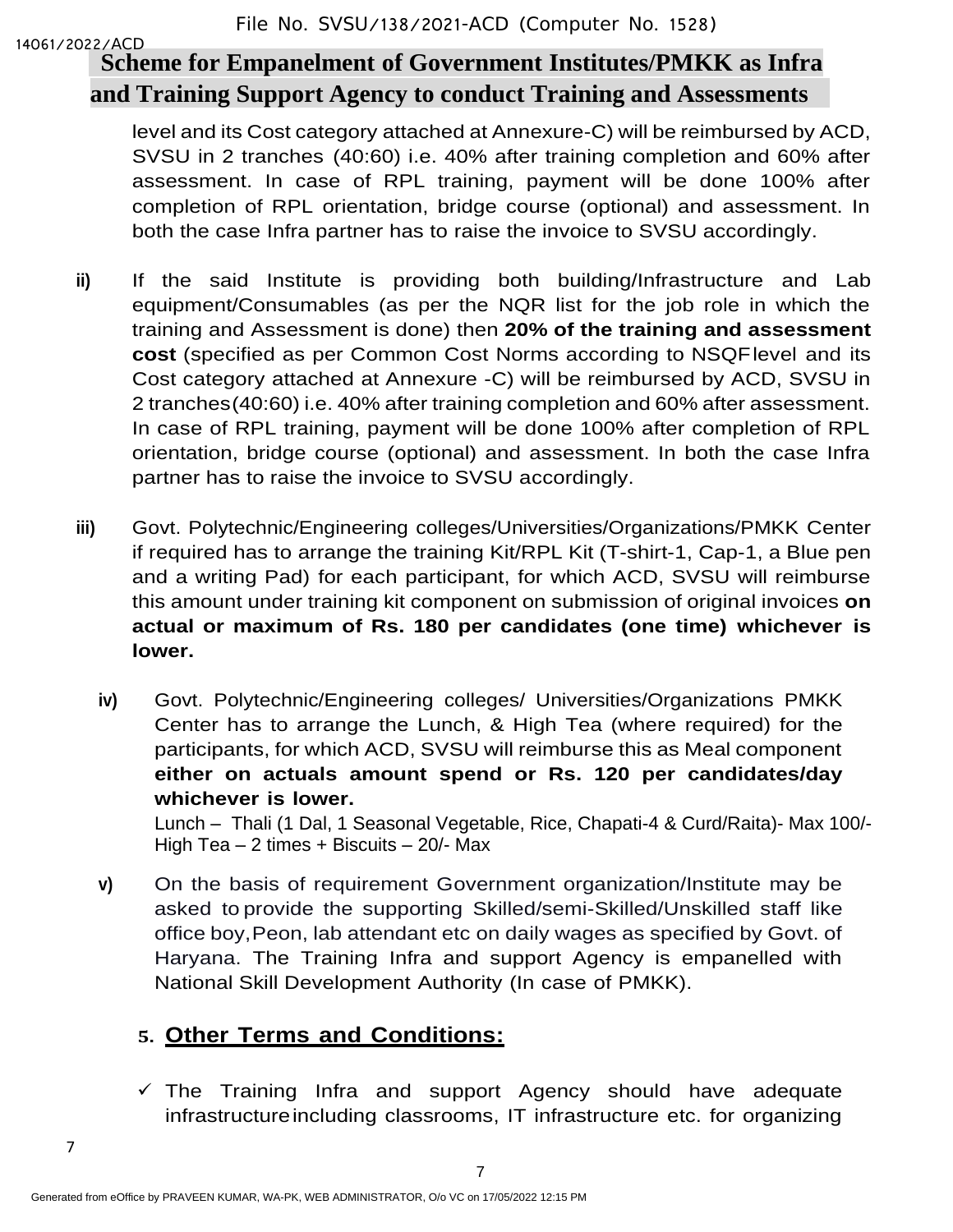training programs andAssessments.

- $\checkmark$  The Training Infra and support Agency should have properly ventilated and lighted minimum 2 class rooms to conduct training and assessments, with the size of each classroom being not less than 300 sq. ft. i.e. 20x20 sq. ft.
- $\checkmark$  The Training Infra and support Agency should have Laboratory with sufficient equipment's as per the job role standard list provided by SVSU to conduct practical works for the concerned Programs.
- $\checkmark$  The Training Infra and support Agency should have power, Manual Attendance arrangement, Power Backup, Training Aids, Fire Fighting Equipment, First Aid, Canteen, separate Washroom Facilities, Copying Equipment, Proper Sitting Arrangements, Drinking Water etc. for participants of the programs.
- $\checkmark$  The Training Infra and support Agency should be invariably registered upon Skill Management and Accreditation of Training Centers (SMART) Portal of NSDC, Ministry of MSDE (In case of PMKK Center)
- $\checkmark$  The Agency must run the program by themselves and any kind of subletting or sub-contracting or franchisee arrangement for the conduction of training is strictly prohibited under any circumstances.
- $\checkmark$  No ioint venture or consortium or association is permissible.
- $\checkmark$  For Empanelment with SVSU, Training Infra and support Agency required to fill the application form as per Annexure- D

# **Special Note:**

This is in reference to the above proposed scheme it is also proposed that in any case if Government Institute/ Organization are not willing to support or have nonavailability of space and infrastructure to conduct training and assessment in their premises, in that case **active centers of private training partners may be empanelled for utilization of infrastructure and Equipment Lab as per the requirement of ACD in concern job roles. Scheme for empanelment of private training partner/Center will be drafted separately.**

## **Resolution of Disputes/ Arbitration Clause**

The dispute resolution mechanism would be as follows: In case of Dispute or difference arising between SVSU and the applicant relating to any matter arising out of or connected with this ERP, such disputes or difference shall be settled in accordance with the Indian Arbitration & Conciliation Act, 1996, the rules there under and any statutory modifications or re-enactments thereof shall apply to the arbitration proceedings. The dispute shall be referred to the Vice Chancellor, Shri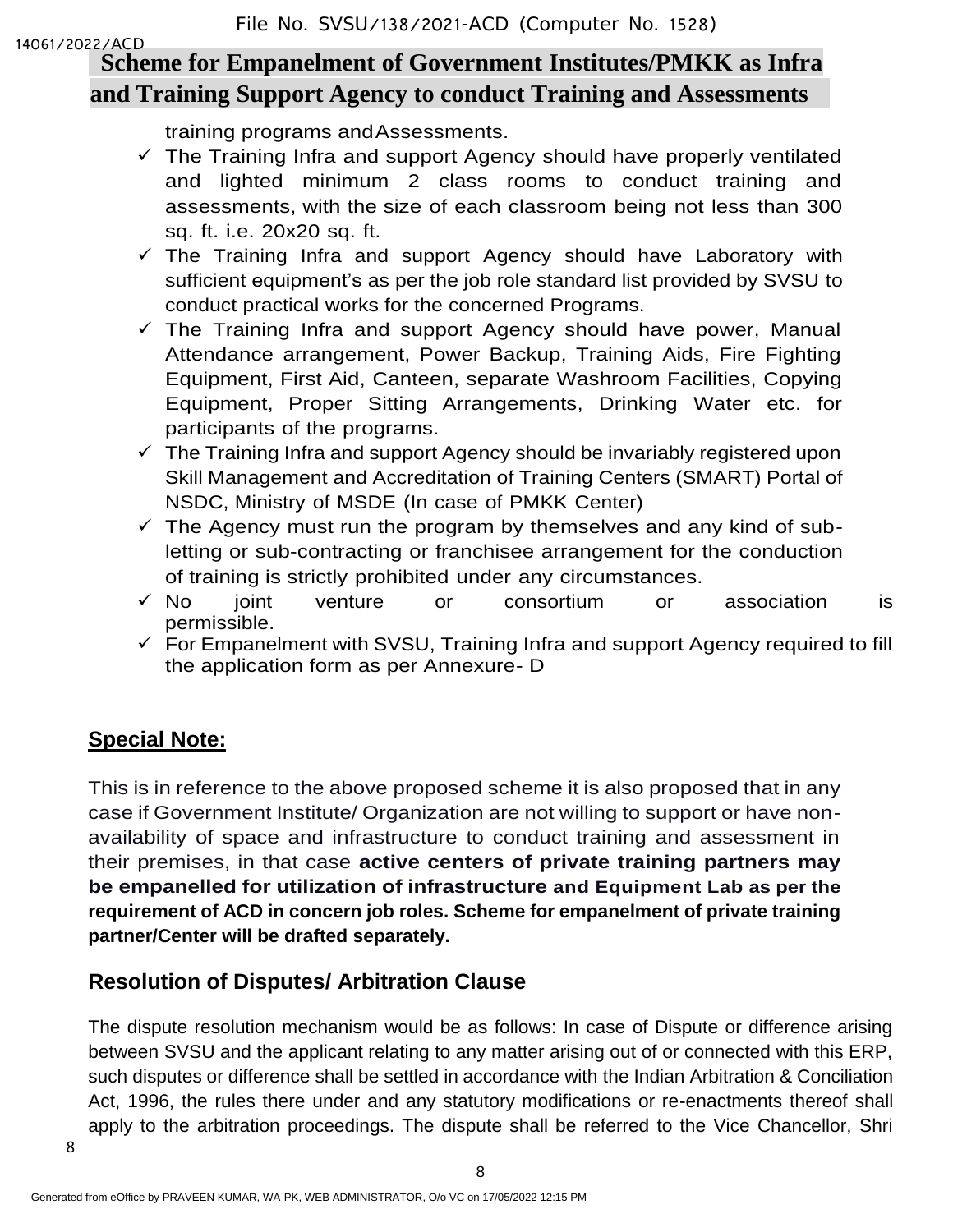## File No. SVSU/138/2021-ACD (Computer No. 1528)

## **Scheme for Empanelment of Government Institutes/PMKK as Infra and Training Support Agency to conduct Training and Assessments** 14061/2022/ACD

Vishwakarma Skill University and if he is unable or unwilling to act, the sole arbitration of some other person appointed by him willing to act as such Arbitrator. The award of the arbitrator so appointed shall be final, conclusive and binding on all parties to this order. The venue of the arbitration and The place of jurisdiction would be Gurugram / Palwal Haryana shall be Gurugram/Palwal

The following Committee was constituted by COE to review the scheme and to share their Inputs / Recommendations.

Mr. Rajbir – Accounts Dr. Raj Kumar – DD – Capacity Building

Mr. Deepanshu – Legal Department Mr. Sachin Agarwal - ACD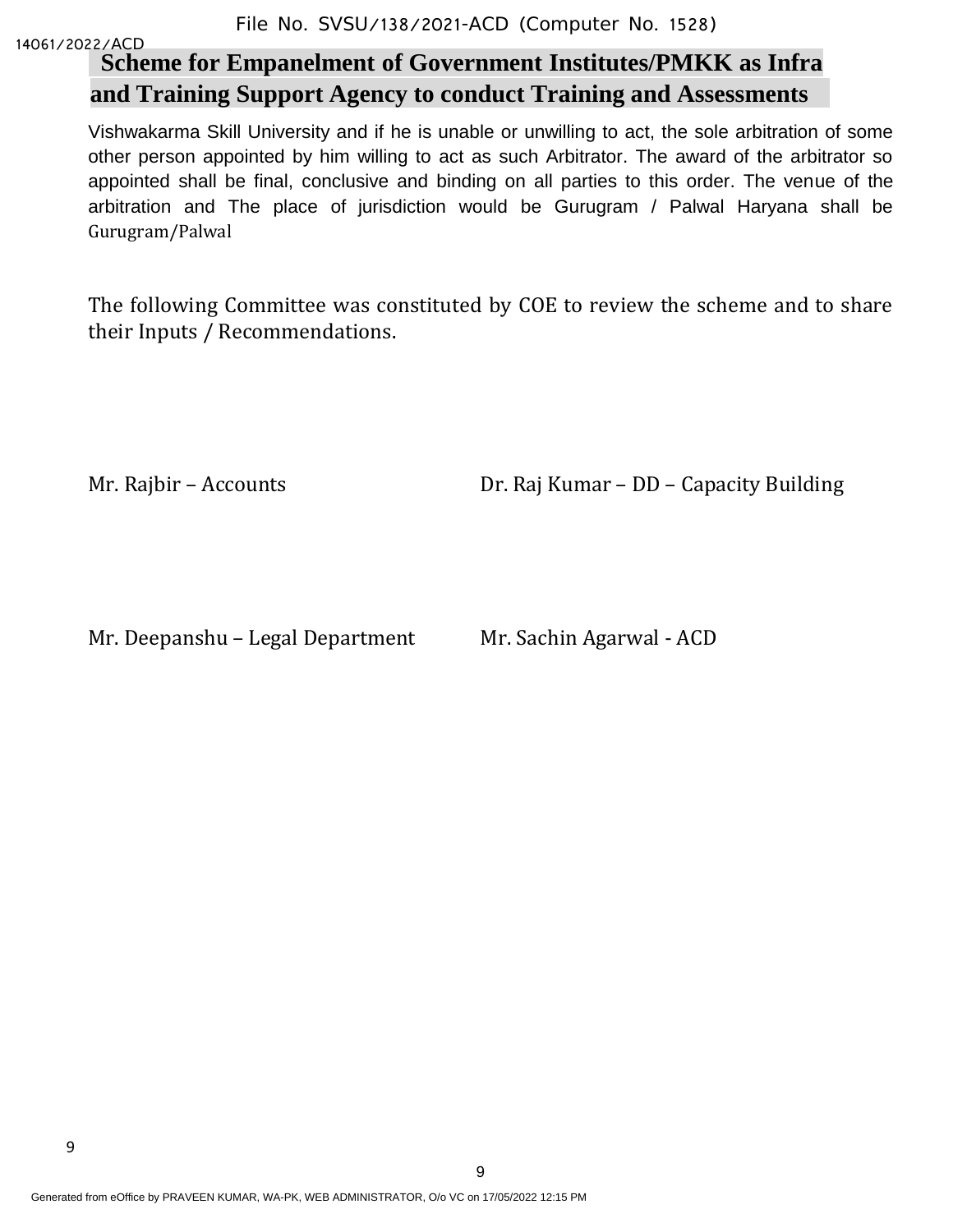1

# **Scheme for Empanelment of Government Institutes/PMKK as Infra and Training Support Agency to conduct Training and Assessments**

## **Annexure A**

Pradhan Mantri Kaushal Kendra (PMKK)

Vocational training needs to be made aspirational to transform India into the skill capital of the world. In line with the same, Ministry of Skill Development and Entrepreneurship (MSDE) intends to establish visible and aspirational Model Training Centres (MTCs) in every district of the country.

NSDC is the implementation Training Infra and support Agency for the project.The model training centres envisage to:

- Create benchmark institutions that demonstrate aspirational value for competency-based skill development training.
- Focus on elements of quality, sustainability and Connection with stakeholders in skills delivery process.
- Transform from a Mandate-driven footloose model to a sustainableinstitutional model.
- These training centres are state-of-the-art Model Training Centres, called asPradhan Mantri Kaushal Kendra (PMKK)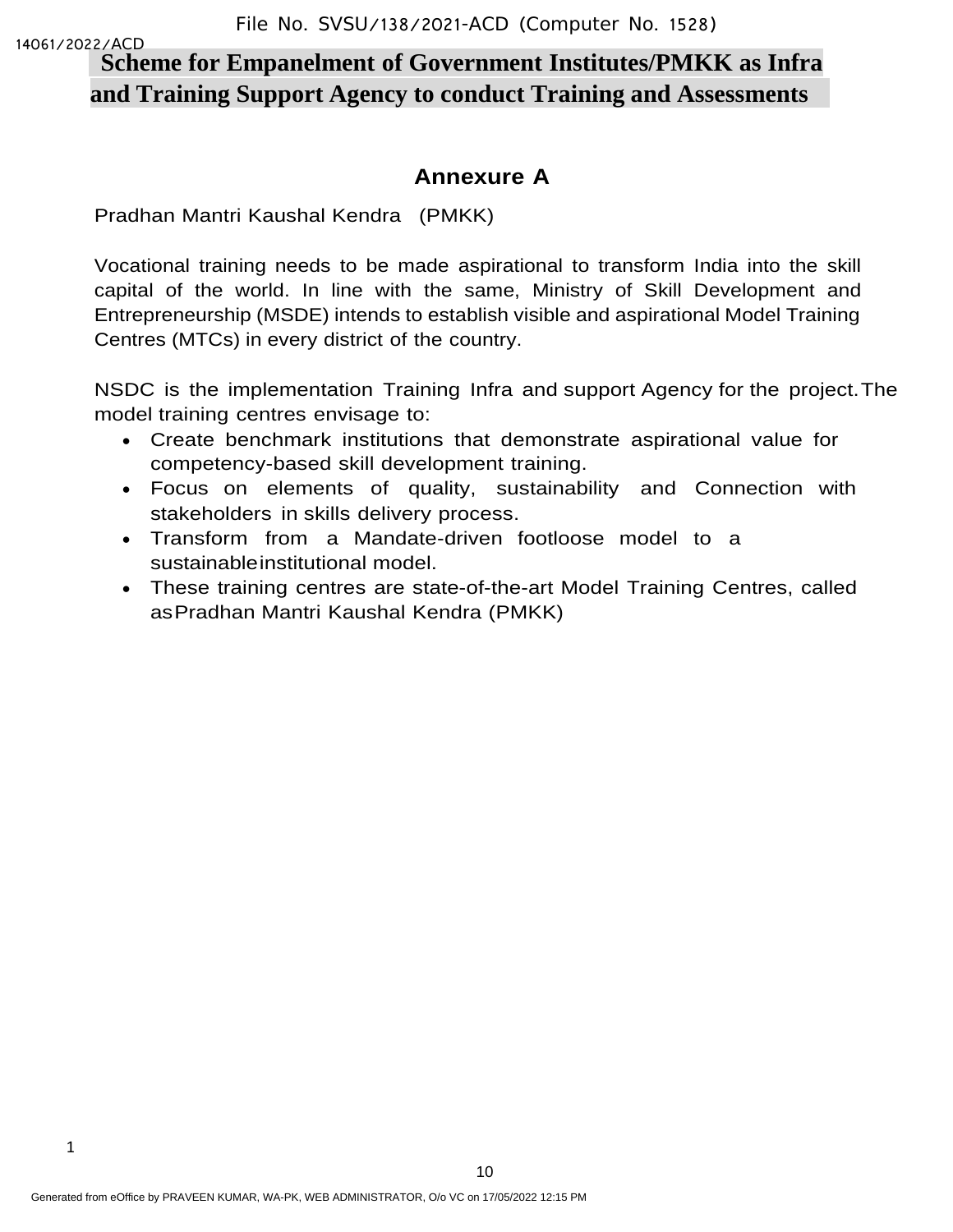## **Annexure B**

As per Notification No. IR-2/2021/20632-782 dated 01.09.2021released by Labour Department The minimum Wages of Haryana Govt. w.e.f. 01.07.2021

#### **Skill level**

 Total per Day Unskilled ₹377.04 Semi-skilled A ₹395.89 Semi-skilled B ₹415.69 Skilled A ₹436.47 Skilled B ₹458.30 Highly skilled ₹481.21

#### **Definitions**

Definition of Unskilled, Semi-skilled, Skilled & Highly Skilled Workers. (i) Unskilled:

An unskilled employee is one who does operations that involve the performanceof simple duties, which require the experience of little of no independent judgment or previous experience although familiarity with the occupational environment is necessary. His work may thus require in addition to physical exertion familiarity with variety of articles or goods.

(ii) Semi-skilled:

A semiskilled worker is one who does work generally of defined routine nature wherein the major requirement is not so much of the judgment, skill and but for proper discharge of duties assigned to him or relatively narrow job and where important decisions made by others. His work is thus limited to the performanceof routine operations of limited scope.

(iii) Skilled:

A skilled employee is one who is capable of working efficiently of exercising considerable independent judgement and of discharging his duties with responsibility. He must possess a thorough and comprehensive knowledge of the trade, craft or industry in which he is employed.

(iv) Highly Skilled:

A highly skilled worker is one who is capable of working efficiently and supervises efficiently the work of skilled employees.

Wages per month are calculated as 4.33 times if a weekly wage is defined. It is calculated as 4.33 times the standard hours per week if an hourly wage is given. **Technical Expert**

In case of Technical Expert is hired for conducting training session, he will be paid 2500 for an 8 Hour Session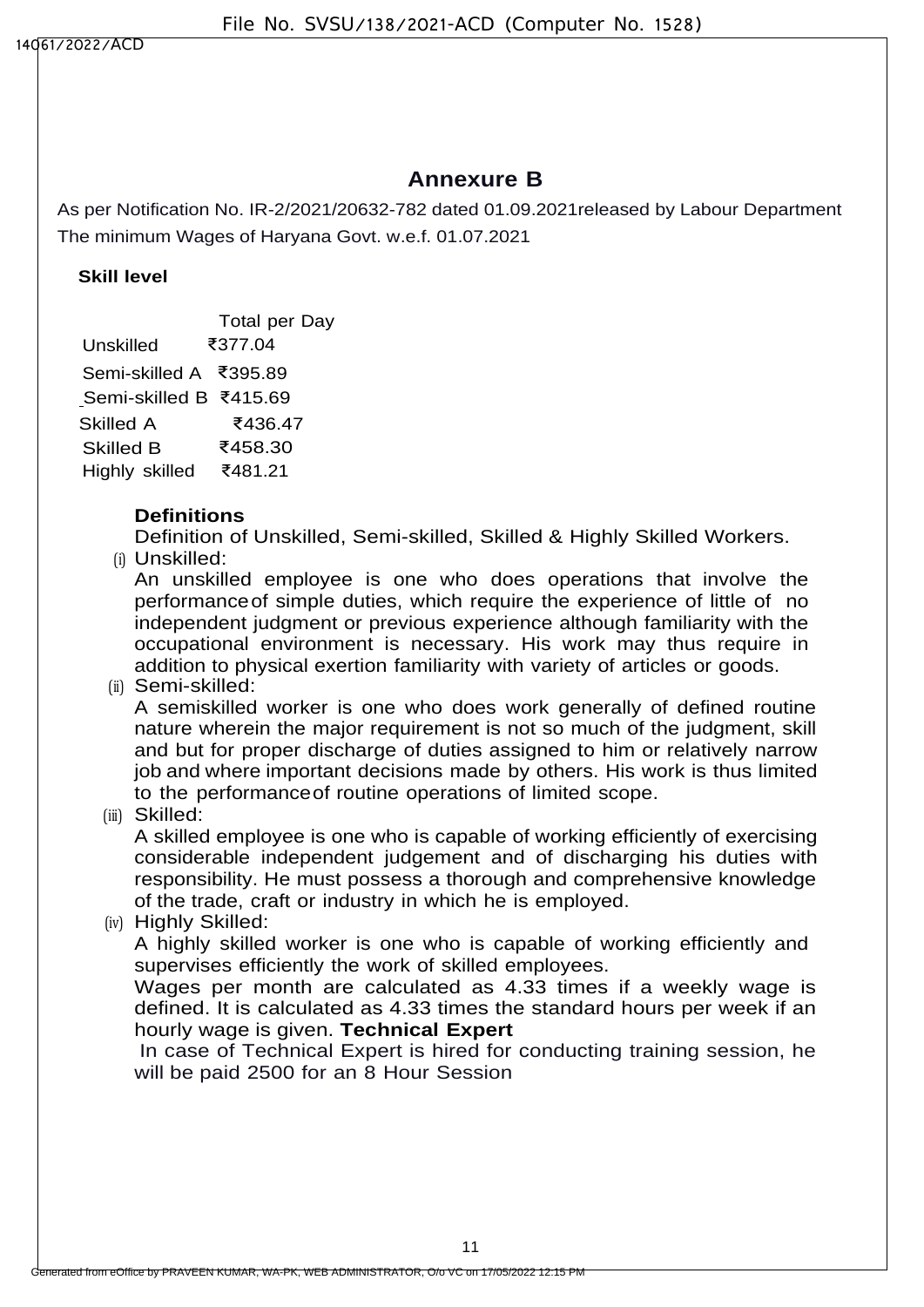## **Annexure- C Common Cost Norms**

As per Amended Notification No. H-22011/2/2014-SDE (Vol. IV) dated 11.11.2020, namely:

1. These amendments may be called Common Norms for Skill Development Schemes  $Fifth(5<sup>th</sup>)$ 

Amendment, 2021. The base cost for the different NSQF aligned

### **A) Short Term Training sectors will be as under with effect from 01.01.2021: -**

(i) Rs. 49.00 per hour of training for trades/sectors listed in Category I of SCHEDULE-II.

(ii) Rs. 42.00 per hour of training for trades/sectors listed in Category II of SCHEDULE-II.

(iii) Rs. 35.10 per hour of training for trades/sectors listed in Category III of SCHEDULE-II.

2. For Residential training, and/or in respect of all skill development training programmes where trainees from Special Areas are trained outside these Special Areas Boarding and Lodging Costs up to a maximum per trainee per day as per table below:

i. X Category Cities/ Town per day per Trainee Rs.375/-

ii. Y Category Cities/Town per day per Trainee Rs.315/-

iii. Z Category Cities/Town per day per Trainee Rs.250/-

iv. Rural Areas and any Area not notified as a municipal/town area Rs.220/-

#### **B) For RPL training the base cost is as below:**

#### **1) RPL Type 1 (Camps):**

The salient features for this project type are:

This is proposed to be conducted for target beneficiaries in a location where workers of a sector are consolidated (such as industrial and / or traditional skill clusters). Orientation hours proposed is 12 hours. Bridge Course, up to additional 68 hours, based on need and relevance can be added over and above the 12 hours of orientation. PIA Cost and Tranches: Rs. 2,000/- with payment in 2 tranches.

Candidates going for this RPL type will receive an RPL kit.

#### **2) RPL Type 2 (Employer Premises)**:

The salient features of this project type are:

This type of RPL is conducted on site at the employer's premises. Orientation hours proposed is 12 hours. In case of employees not being available for 12 hours, a 4-hour, one day RPL, may be offered with discounted pay-outs. Bridge Course, up to additional 68 hours, based on need and relevance can be added over and above the 12 hours of orientation.

PIA Cost and Tranches: Rs.1,700/- (for 12 hours) and Rs. 1,200/- (for 4 hours) with payment made in 2 tranches.

24 Candidates going for this RPL type will receive an RPL kit.

**3) RPL Type 3 (RPL by Demand):**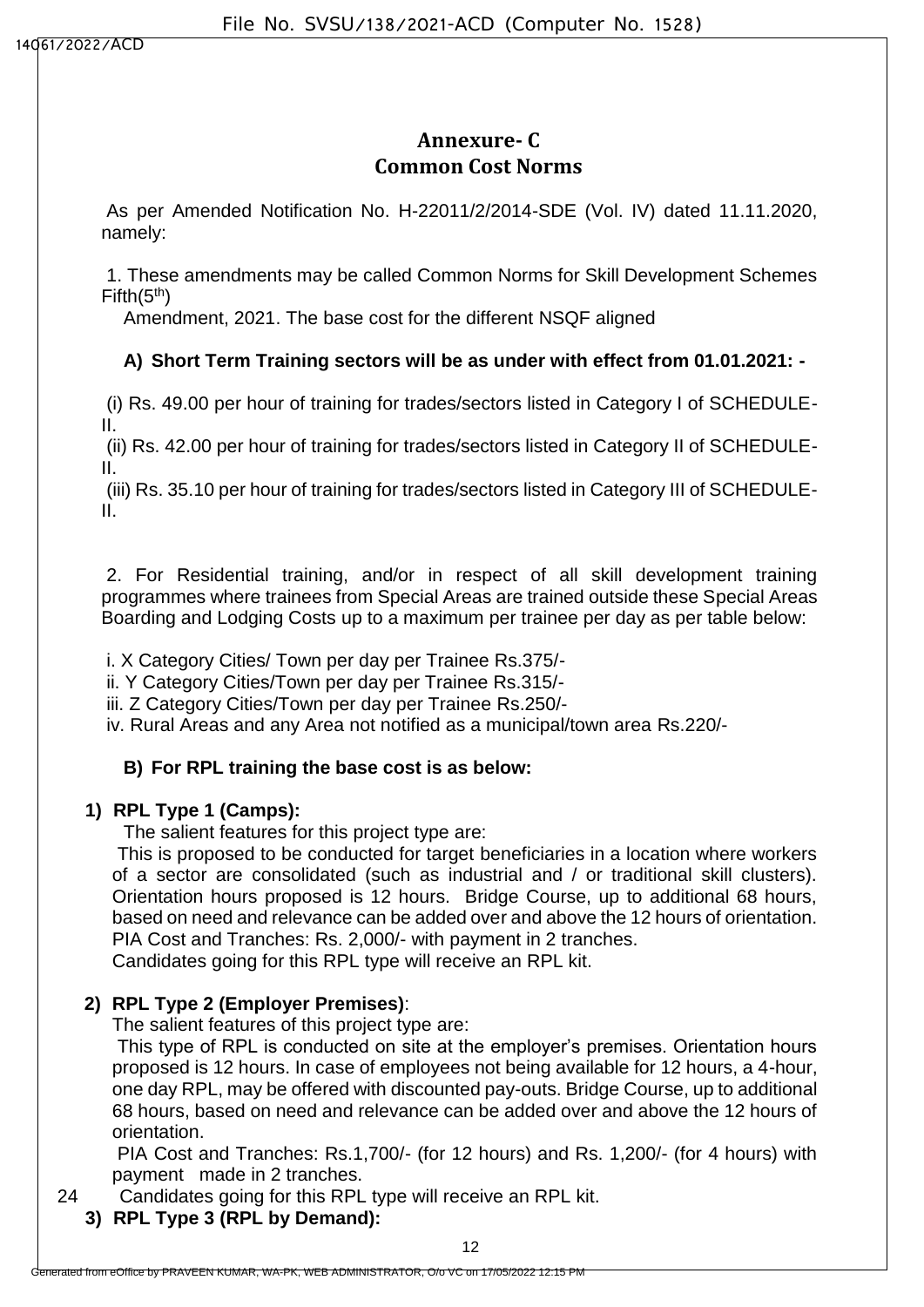The salient features for this project type are:

This type involves RPL at designated Pradhan Mantri Kaushal Kendra (PMKK)/PMKVY centers.

Orientation hours proposed is 12 hours. This type will not have a bridge Course.

PIA Cost and Tranches: Rs. 1,400/- with payment made in 2 tranches.

Candidates going for this RPL type will receive an RPL kit.

#### **4) RPL Type 4 (RPL with Best-in-Class Employers (BICE)-Large Corporations / Industry and Medium Scale Enterprises):**

This type of RPL entails:

Best-in-Class employer in both large and medium enterprise as per Awarding Body criteria will be selected.

Employees of Best-In-Class employers from all the sectors shall be certified. Senior employees such as supervisors / managers shall act as 'Employer -Assessors' in this mode. There is no orientation module in this type. It only has assessment. This type will not have a bridge course.

PIA cost and tranches: Rs. 1,200/- with payment made in 1 tranche.

Candidates going for this RPL type will not receive an RPL kit.

### **5) RPL Type 5 (Online RPL):**

This type of demand based RPL is:

Open to all skill seekers, who wish to take an online exam and get certified.

This applies to specific job roles where theory and practical are both amenable to be conducted online. Proctoring is executed through video links and other tools, and there is no physical proctoring. There is no orientation module in this type. This type will not have a bridge course.

PIA cost and tranches: Rs. 1,200/- with payment made in 1 tranche. Candidates going for this RPL type will not receive an RPL kit.

### **Additional Benefits to Candidates in RPL mode**

For all the five project types under RPL 3.0 these would be common elements:

- i) Kaushal Bima (Accident insurance)- For 3 years amounting Rs. 2 lakh / candidates
- ii) Assessment by Assessment Body,
- iii) Reward Money Rs. 500/- Candidates (Direct Bank Transfer)
- iv) RPL Training Kit T- Shirt 1, Cap- 1, Pen-1, Writing Pad-1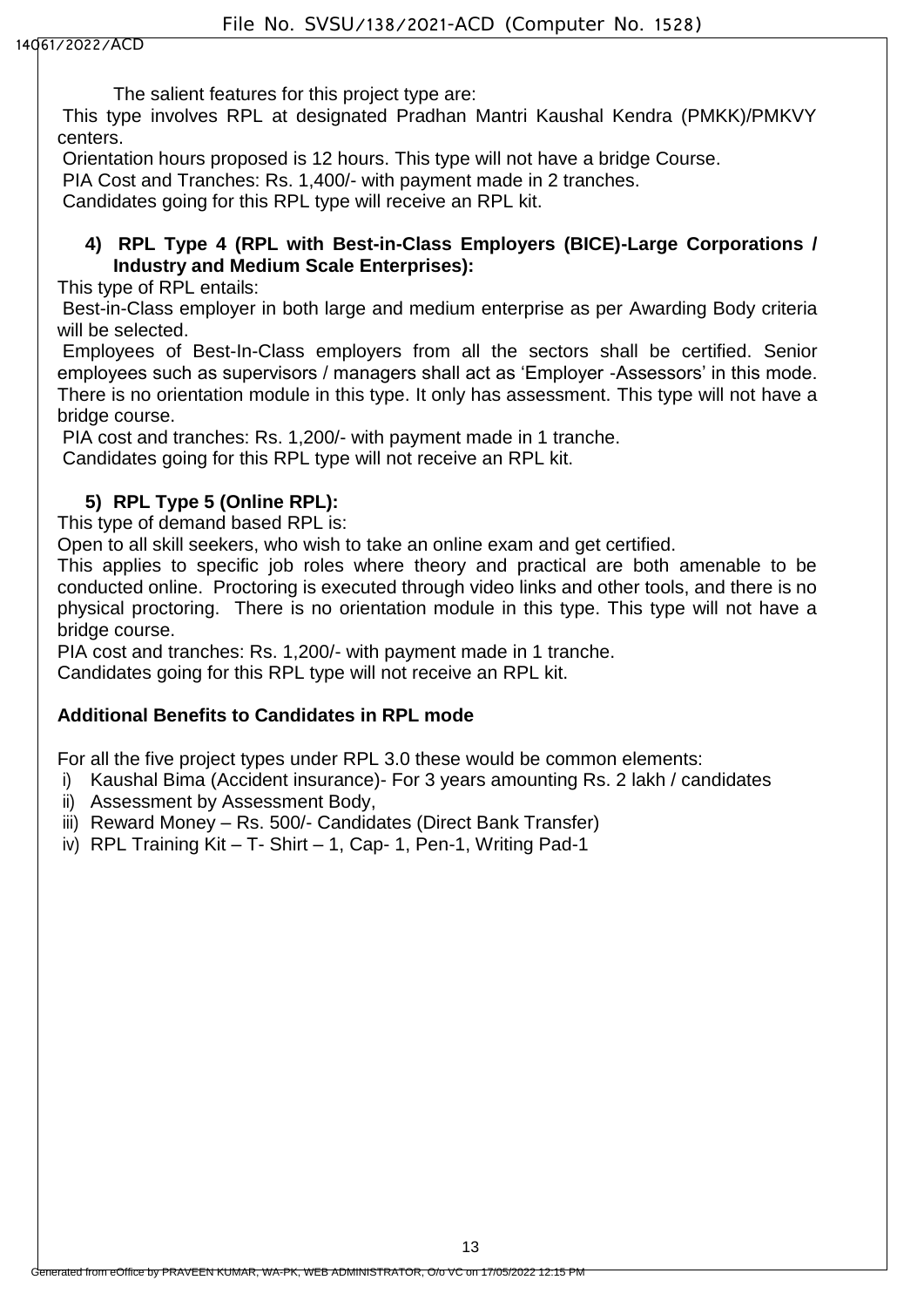## **Annexure - D Details of the Applicant**

| S. No. | <b>Particulars</b>                                                         | <b>Details</b>                                                        |
|--------|----------------------------------------------------------------------------|-----------------------------------------------------------------------|
| 1.     | Name of the Agency                                                         |                                                                       |
| 2.     | Type of entity                                                             | Government Organization / Government Institute /<br><b>GITI/ PMKK</b> |
| 3.     | <b>Registered Address</b>                                                  |                                                                       |
| 4.     | Date of Incorporation<br>(dd.mm.yyyy)                                      |                                                                       |
| 5.     | Nature of business                                                         |                                                                       |
| 6.     | Name of Single Point of<br>Contact (SPOC)                                  |                                                                       |
| 7.     | Phone and Mobile Nos. of<br><b>SPOC</b>                                    |                                                                       |
| 8.     | E-Mail id of SPOC                                                          |                                                                       |
| 9      | <b>Address for Correspondence</b>                                          |                                                                       |
| 10     | Presence in Haryana (Y/N)                                                  |                                                                       |
| 11     | Address in Haryana (if any)                                                |                                                                       |
| 12     | Agreed with the terms and<br>condition mentioned in the<br>scheme (Yes/No) |                                                                       |

## **Signature of Applicant Date**

14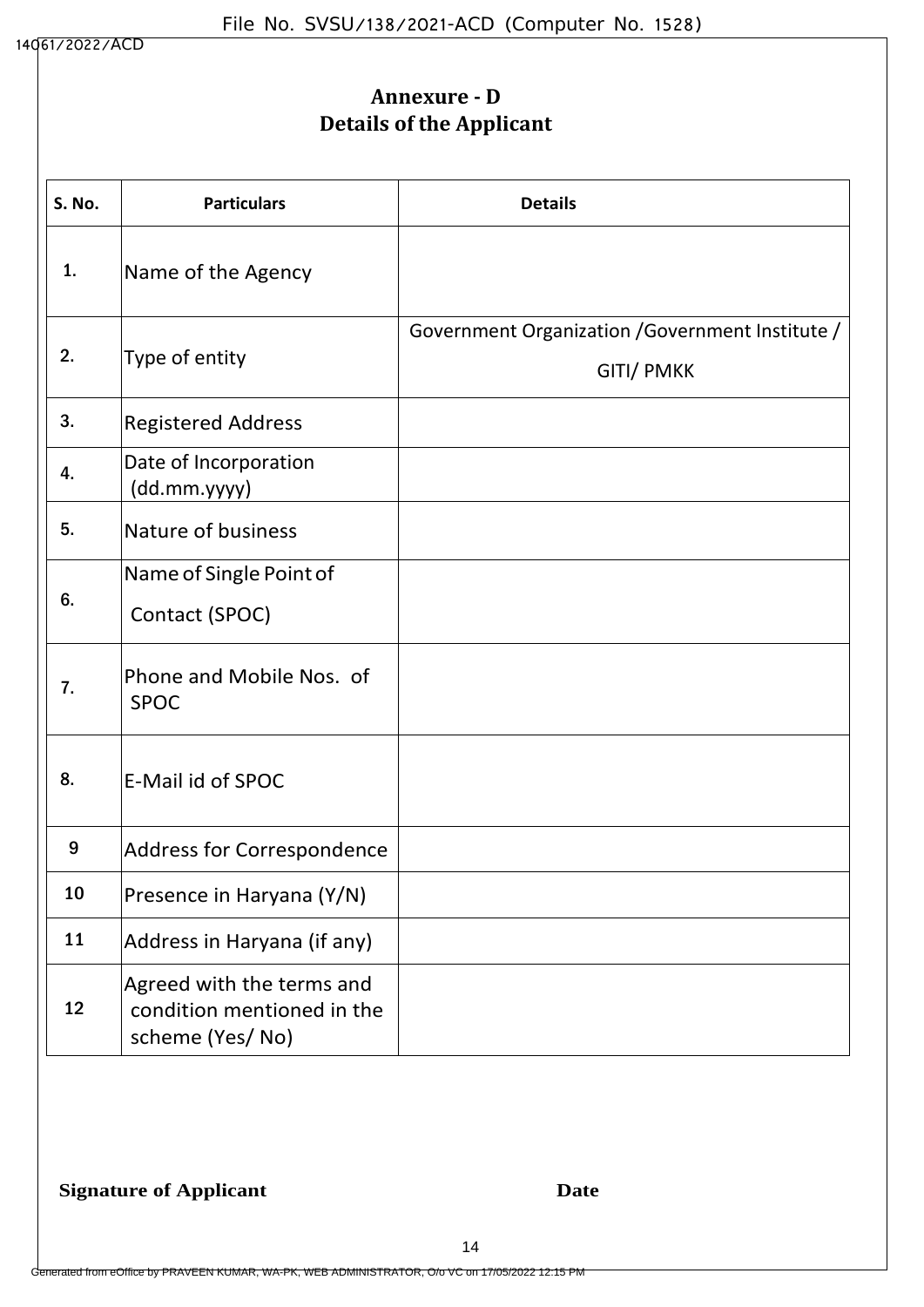# **Annexure- A**

| Sr.<br>No.          | <b>Criteria for Selection of Training Center of Private Training</b><br><b>Partners/Institutes</b>                                      | <b>Scores</b>  |
|---------------------|-----------------------------------------------------------------------------------------------------------------------------------------|----------------|
| $\mathbf{1}$        | <b>Centre Requirement</b>                                                                                                               | 10             |
| a                   | Class Room with Desk, Table, Chair, Proper Lightening and proper celling fan<br>arrangement, Projector, White board, Marker             |                |
| $\mathbf b$         | Ready to be occupied immediately.                                                                                                       |                |
| C                   | Infrastructure Condition in accordance with requirements.                                                                               |                |
| ${\bf d}$           | Minimum Sitting Capacity in class room is for 40-50 candidates/ students                                                                |                |
| $\boldsymbol{2}$    | <b>Facilities in Building/Center</b>                                                                                                    | 15             |
| a                   | Adequate purified drinking water facilities with all necessary arrangements                                                             |                |
|                     | Adequate toilets facilities with all necessary arrangements separately for ladies<br>and Gents                                          |                |
| b                   | Availability of the Power backup facility in the form of UPS/ Inverter/ Genset etc to<br>continue the operations at the Training Centre |                |
|                     | Availability of CCTV camera                                                                                                             |                |
| C                   | Functional Educational Institute/Any other Building where a dedicated floor space is<br>assigned for Skill development training         |                |
| d                   | Ventilation and Natural Lighting and Surrounding noise                                                                                  |                |
| e                   | Open and parking space                                                                                                                  |                |
| f                   | Fire safety and First Aid Kit norms as per rule                                                                                         |                |
| g                   | Availability of Ramps, Lifts and Washroom for differently-abled people                                                                  |                |
| 3                   | Proximity of the Training Centre to Public Transport System i.e. Bus Stop/Stand, Metro<br><b>Station, Railway Station etc.</b>          | $\overline{5}$ |
| a                   | 0 - 3 km distance                                                                                                                       |                |
| b                   | 3.1 - 5 km distance                                                                                                                     |                |
| $\mathsf{C}\xspace$ | 5.1-10 Km distance                                                                                                                      |                |
| d                   | More than 10 km distance                                                                                                                |                |
| $\boldsymbol{4}$    | Lab as per Qualification List                                                                                                           | 20             |
| a                   | Fully equipped lab with all tools and machinery as per job role                                                                         |                |
| $\mathbf b$         | More than 80% equipment/items available                                                                                                 |                |
|                     | <b>Total Scores for Accreditation</b>                                                                                                   | 50             |

**Note:** 

**Minimum 70% score (35 Nos.) is required for empanelment of Govt. Organization /Institute Training partner/Center**.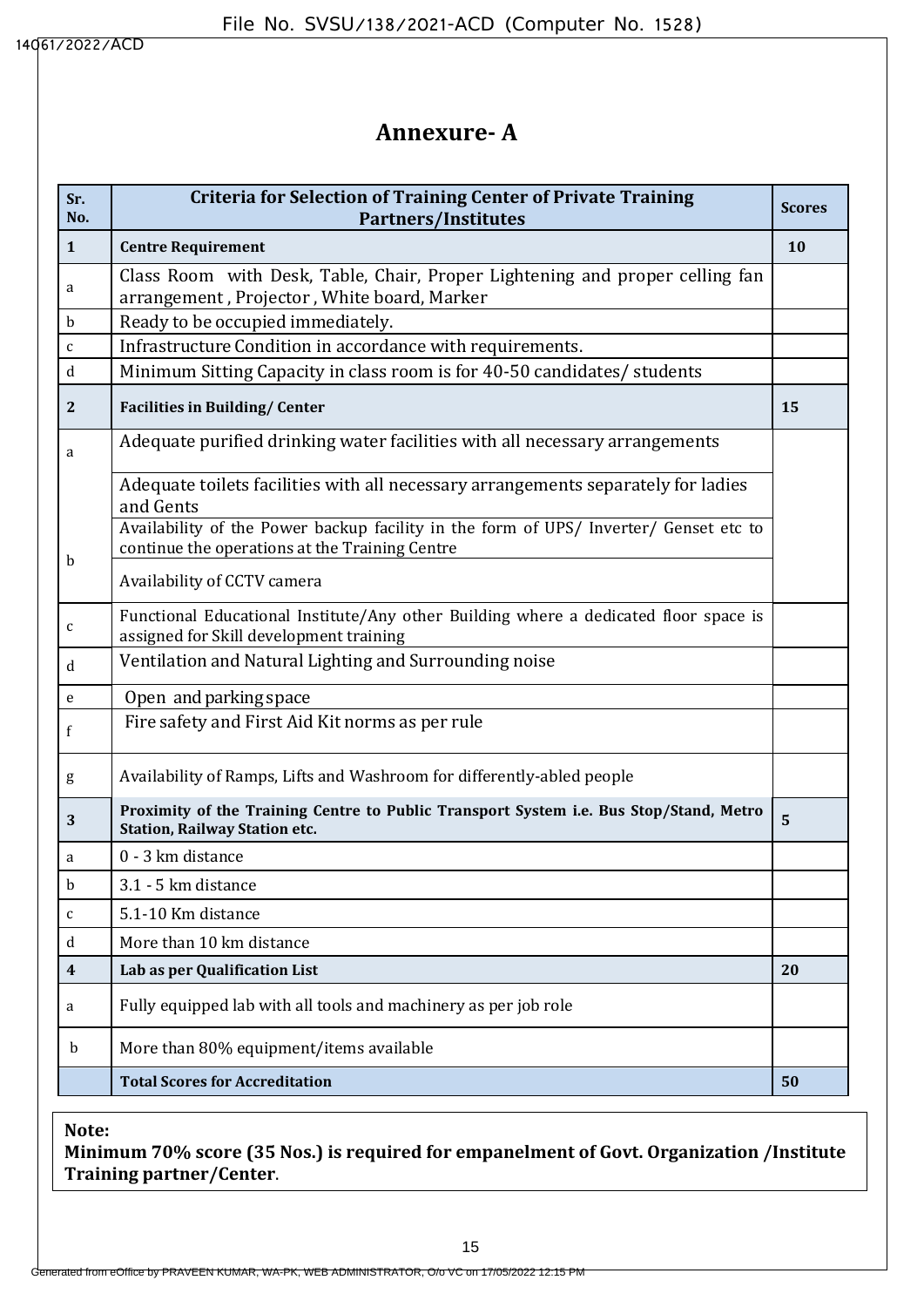Generated from eOffice by PRAVEEN KUMAR, WA-PK, WEB ADMINISTRATOR, O/o VC on 17/05/2022 12:15 PM